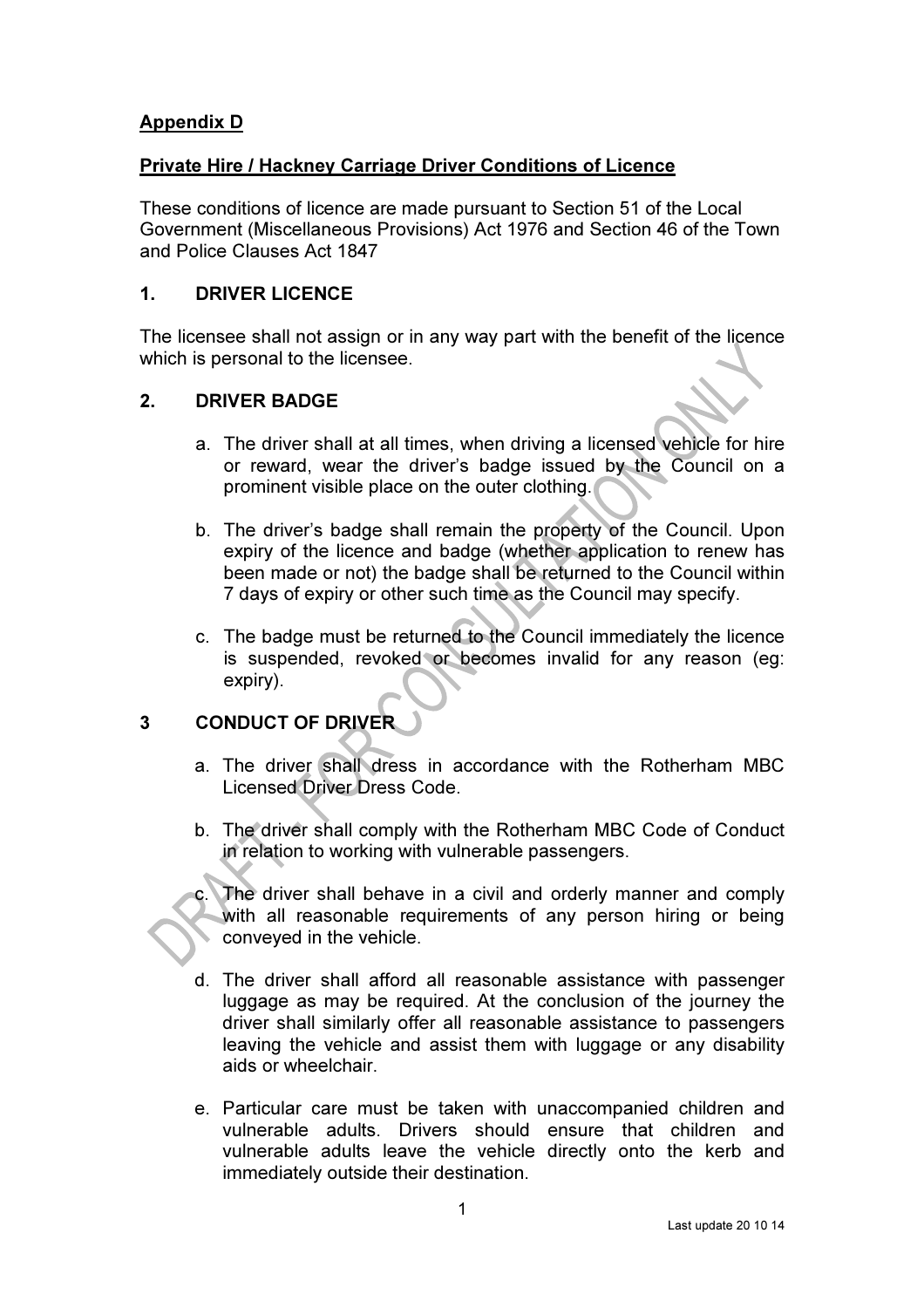- f. The driver shall take all reasonable steps to ensure the safety of passengers entering or conveyed in or alighting from the vehicle, especially those passengers with a disability – see 4 below.
- g. The driver shall not smoke tobacco or like substance in the vehicle at any time as provided by the Health Act 2006.
- h. The driver shall not, without the express consent of the hirer, drink or eat in the vehicle or play any radio or sound reproducing instrument or equipment in the vehicle other than for the sending or receiving messages in connection with the operation of the vehicle.
- i. The driver shall at all times when driving a licensed vehicle ensure that such vehicle is maintained in a roadworthy and clean condition.
- j. The driver shall ensure at all times that insurance cover is in force covering him/her to drive such vehicle for private hire/hackney carriage purposes.
- k. The driver, whilst in charge of a private hire vehicle on a road or other public place, shall not –
- park the vehicle on any hackney carriage stand for any reason during the operational times of such stand or ply for hire or offer such vehicle for immediate hire; or
- solicit, cause or procure any person to hire or be carried for hire in such vehicle; or
- accept for the immediate hire of such vehicle while the driver or that vehicle is on a road or other public place, except where such offer is first communicated by the operator to the driver by telephone or by apparatus for wireless telegraphy fitted to that vehicle and the driver has no knowledge of such offer prior to such communication; or
- tout or solicit on a road or other public place any person to hire or be carried for hire in any private hire vehicle; or
- cause or procure any other person to tout or solicit on a road or other public place any person to hire or to be carried for hire in any private hire vehicle; or

offer that vehicle for immediate hire while the driver or that vehicle is on a road or other public place.

- l. The driver of a licensed vehicle shall ensure that none of the markings / signs / notices that are required to be displayed on the vehicle become concealed from public view or be so damaged or defaced that any figure or material particular is rendered illegible.
- m. The driver of a private hire vehicle shall if he/she is aware that the vehicle has been hired to be in attendance at an appointed time and place or he/she has otherwise been instructed by the operator or proprietor of the vehicle to be in attendance at an appointed time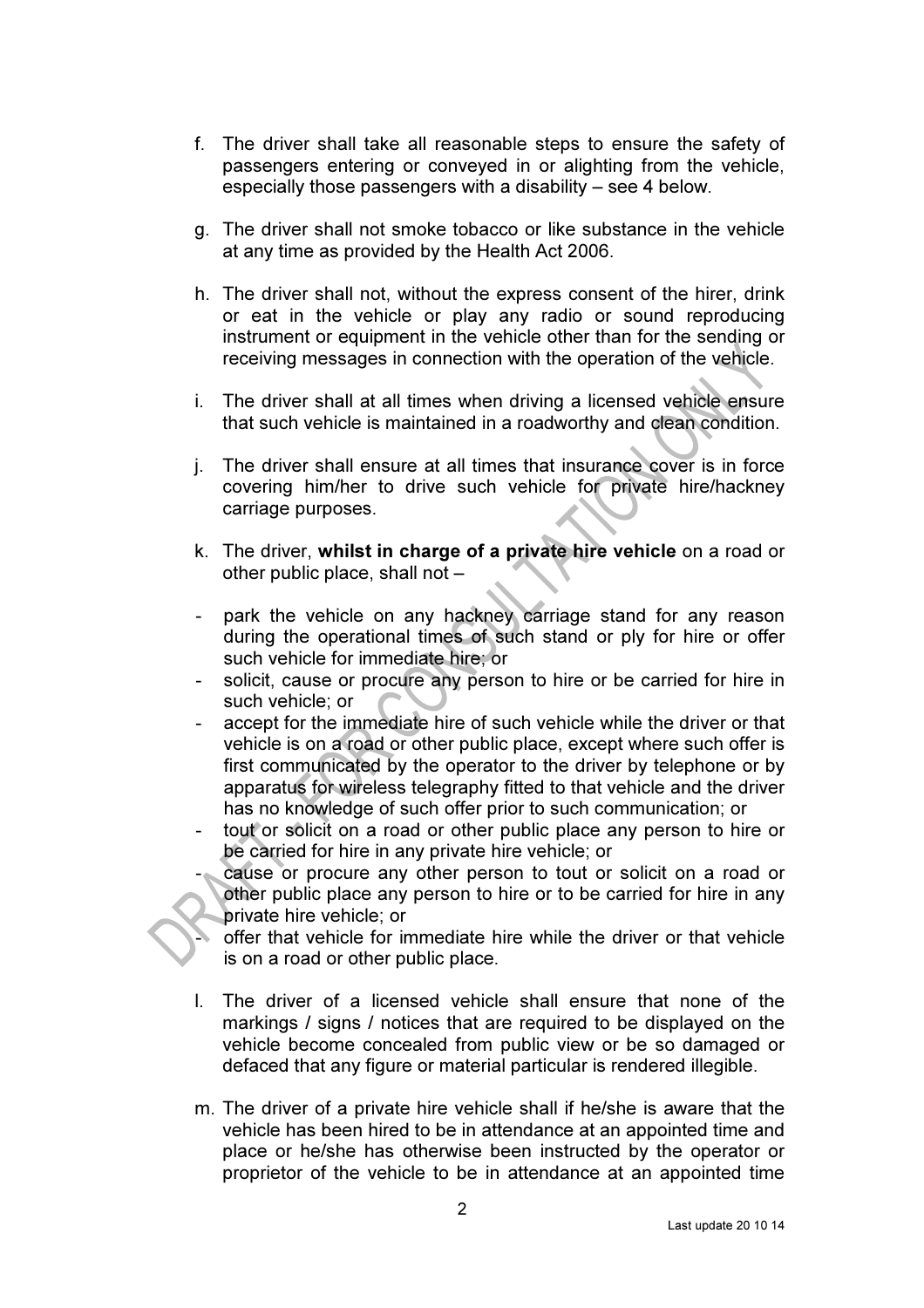and place punctually attend at the appointed time and place unless delayed or prevented by sufficient cause.

- n. The fitting of mobile / portable / cell phones in licensed vehicles is prohibited but such a phone may be carried by the driver for emergency use only (use of a phone for in connection with a booking of a private hire vehicle will render the driver liable to prosecution). The use of scanner equipment is prohibited.
- o. The driver of a wheelchair accessible vehicle is required to hold a Driving Standards Agency (DSA) Wheelchair Assessment Certificate.
- p. Where there is a reasonable cause to believe that there is a need to assess a licence holders English language literacy and numeracy skills because of a substantiated complaint, or an expressed concern from an identified person, an authorised officer may require, in writing, a licensed driver to undertake such testing at his/her own expense. A reasonable time scale up to 3 months will be set for the test to be successfully undertaken at a place designated by the council. If unsuccessful, or there is a failure to attend, the licence of the driver may be suspended and consideration given to its revocation.
- q. During the lifetime of a drivers licence, an authorised officer of the Council may require a licence holder to undertake reasonable and appropriate training to meet these expectations and requirements. Such a requirement would be in writing. A reasonable time scale of up to 3 months will be set for the training to be successfully undertaken at a place designated by the Council. If there is a refusal or failure to attend, or the licensed driver does not meaningfully participate in the training or attain the training accreditation the licence may be suspended and consideration given to its revocation. The cost of such training will be borne by the licence holder.

Drivers must undertake an inspection of any vehicle that they are driving whilst working as a private hire / hackney carriage driver. This inspection must be undertaken at least daily and before the first carriage of fare paying passengers in the vehicle whilst it is being driven by the licence holder. The checks that the driver carried out must be recorded in an appropriate manner and available for inspection by an authorised officer of the council.

s. Drivers must maintain appropriate records as may be required by the council from time to time.

### 4 FARES AND FARECARDS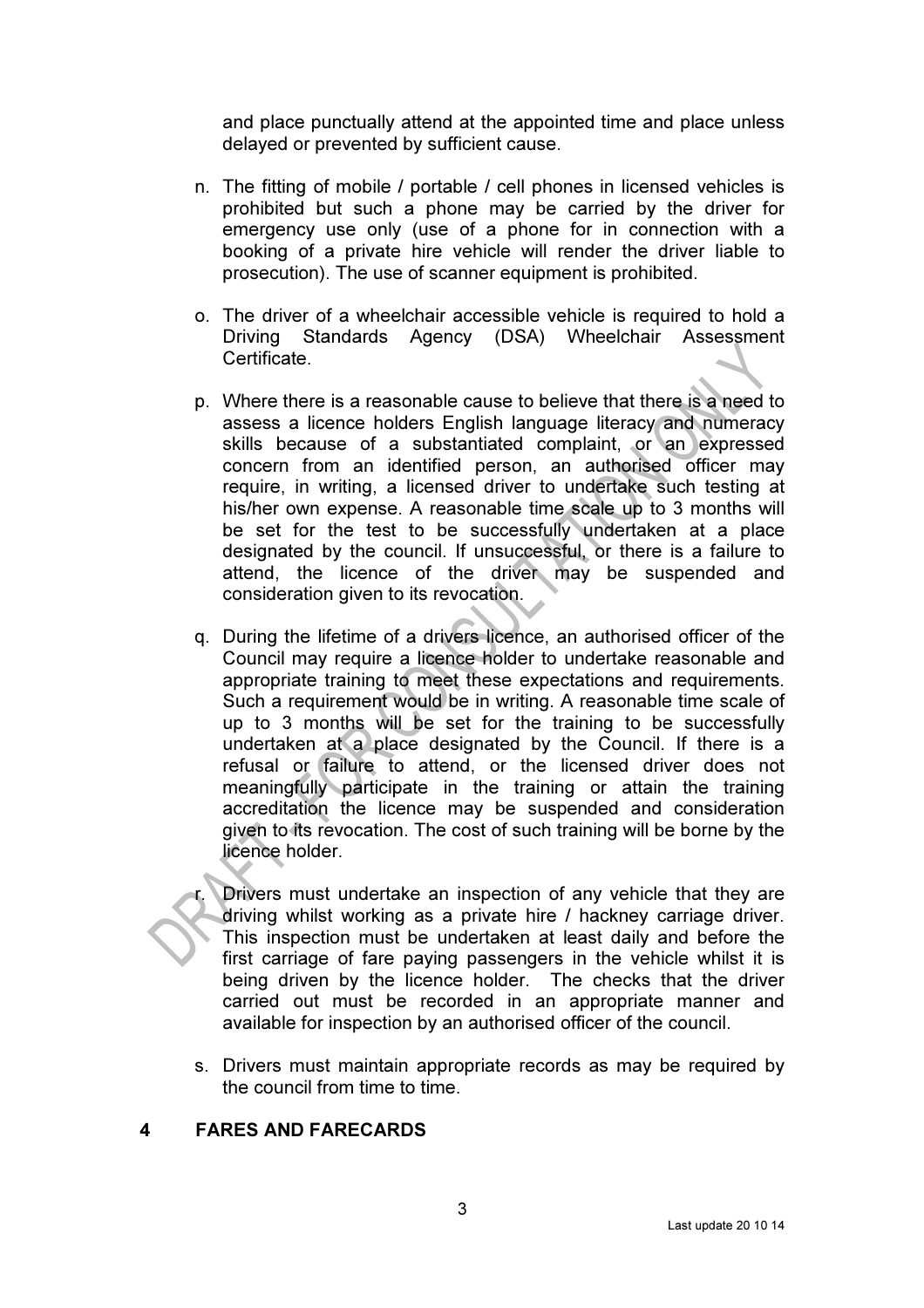- a. The driver of a private hire vehicle shall ensure that a notice is visibly displayed for the benefit of passengers to the effect that in the absence of a published fare scale, the fare should be agreed between passenger(s) and driver before commencement of the journey. When a fare scale is used that fare scale shall be displayed and must be a similar size to the Council's notice regarding fares and shall give an accurate reflection of the charge, including any specific additions (i.e. Bank Holiday and after midnight loading) the customer may be expected to pay.
- b. The driver shall not, if driving a licensed vehicle fitted with a taximeter, cause the fare recorded thereon to be cancelled or concealed until the hirer has had the opportunity of examining it and has paid the fare.
- c. The driver shall not demand from any hirer of a private hire vehicle a fare in excess of any previously agreed for that hiring between the hirer and the operator or if the vehicle is fitted with a taximeter and there has been no previous agreement as to the fare, the fare shown on the face of the taximeter.
- d. The driver shall, if requested by the hirer, provide a written receipt for the fare paid, such receipt to bear the name and address of the proprietor of the vehicle together with the badge number of the driver.

### 5 PASSENGERS

a. The licence holder shall not cause or suffer or permit to be conveyed in a licensed vehicle a greater number of persons exclusive of the driver than the number of persons specified in the licence issued in respect of that licensed vehicle. In addition the driver shall ensure that seat belt legislation is compiled with in respect of all children conveyed in the vehicle.

For the purpose of this condition two children under the age of ten years shall be counted as one person, save that up to two children under the age of one year may be disregarded in calculating the number of persons.

Provided nevertheless that:-

- i lnsofar as a vehicle licensed to carry not more than six persons is concerned, where a total of more than four children under the age of ten years are conveyed, each such child after the fourth shall be counted as one person.
- ii lnsofar as a vehicle licensed to carry more than six but not exceeding eight persons is concerned, where a total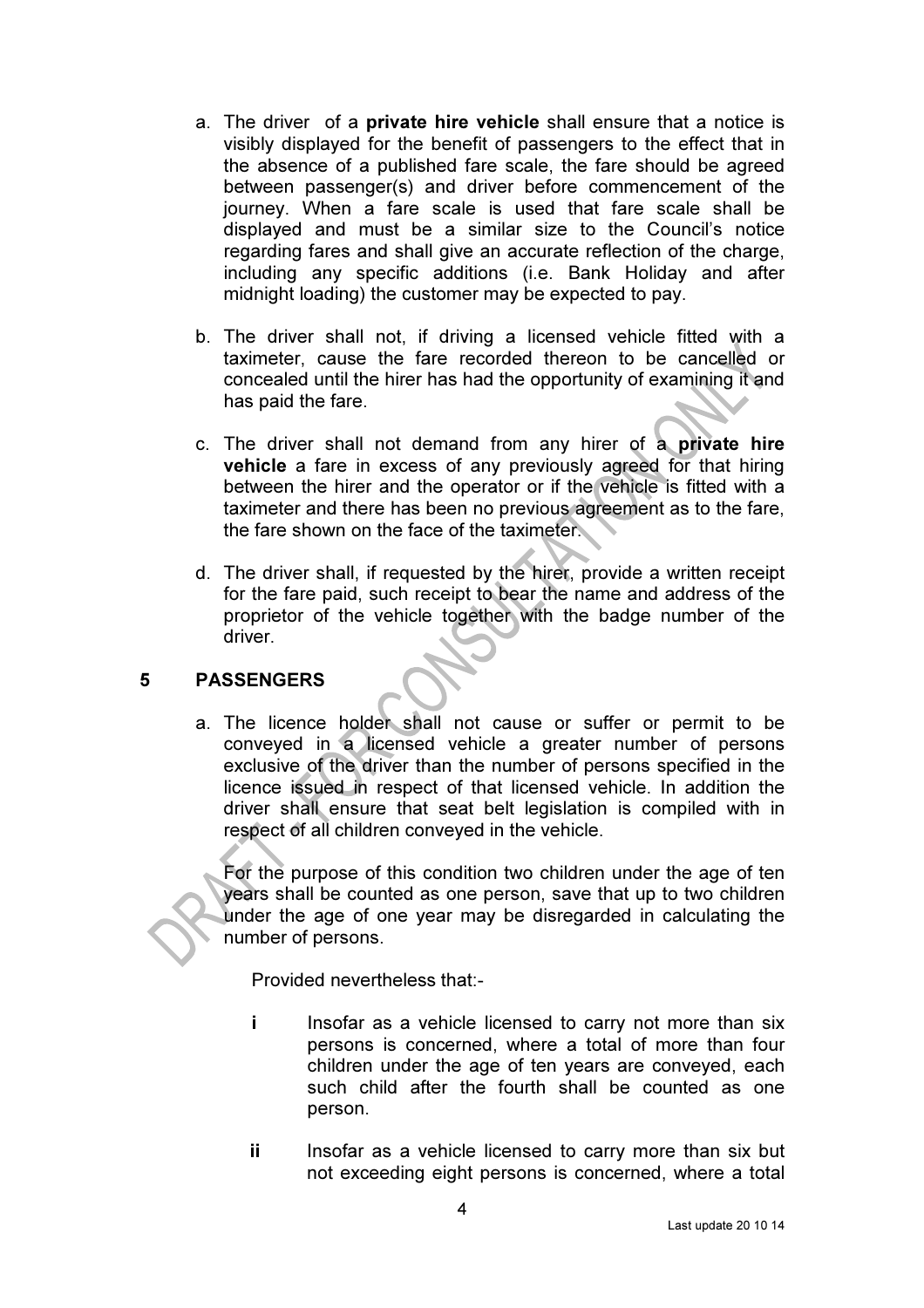of more than six children under the age of ten years of age are conveyed, each such child after the sixth shall be counted as one person.

- iii The driver shall not allow to be conveyed in the front of a licensed vehicle:-
	- any child below the age of ten years; or
	- more than one person above that age unless the vehicle is manufactured to carry two front seat passengers and seat belts are fitted for both passengers.
- b. The driver shall not, without the consent of the hirer of the vehicle, convey or permit to be conveyed any other person in that vehicle.
- c. The driver shall provide all reasonable assistance to passengers and especially those with a disability. The Equality Act 2010 places the following duties on licensed drivers:

#### Duty to assist passengers in Wheelchairs

Section 165 places a duty on the driver of a designated\* wheelchair accessible hackney carriages and private hire vehicles to

- Carry the passenger while in the wheelchair;
- Not to make any additional charge for doing so:
- If the passenger chooses to sit in a passenger seat to carry the wheelchair;
- To take such steps as are necessary to ensure that the passenger is carried in safety and reasonable comfort; and
- To give the passenger such mobility assistance as is reasonably required.

Designated vehicles are those listed by the Licensing Authority under section 167of the Equalities Act 2010 as being a 'wheelchair accessible vehicle'

#### Duty to carry guide dogs and assistance dogs

d. The driver shall not fail or refuse to carry out a booking by or on behalf of a person with disabilities who is accompanied by an 'assistance dog' unless the driver has a Medical Exemption granted by the Licensing Authority and is displaying the Exemption Certificate in the approved manner or in the vehicle.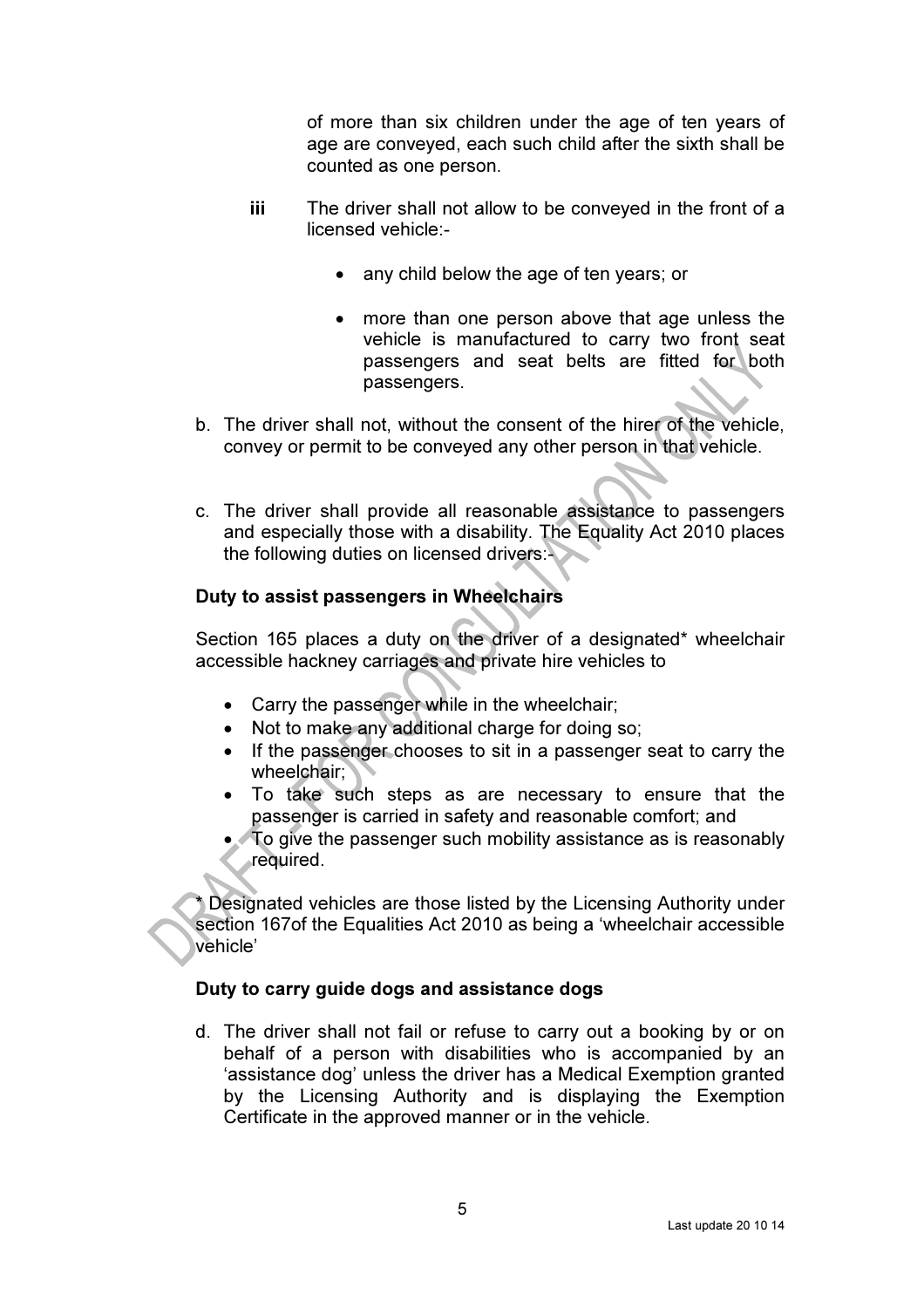Any animal belonging to or in the custody of any passenger should remain with that passenger and be conveyed in the front or rear of the vehicle.

Drivers are advised to have an blanket / towel which is kept in the boot of the licensed vehicle to be used where he/she may have concerns about excess dog hair being left in the vehicle.

### 6 FOUND PROPERTY

The driver shall, following the setting down of passengers, ascertain if any property belonging to the hirer(s) has been left in the vehicle and if not immediately able to return any such property, shall leave it at the office of the licensed operator for that vehicle for safe keeping.

### 7 MEDICAL CONDITION(S)

- a. The licence holder shall notify the Council in writing without undue delay of any change in medical condition.
- b. The licence holder shall at any time, or at such intervals as the Council may reasonably require, produce a certificate in the form prescribed by the Council signed by a registered medical practitioner to the effect that he/she is or continues to be physically fit to be a driver of a private hire/hackney carriage vehicle.

# 8 CONVICTIONS

The licence holder shall notify the Council in writing within 7 days full details of any conviction, binding over, caution, warning or reprimand imposed on him/her during the period of the licence.

The 7 days excludes a Saturday or a Sunday, Christmas Eve, Christmas Day, Good Friday, Bank Holidays or any other day on which the Licensing Office is closed.

What should be reported:-

- Any conviction (criminal or driving matter);
- Any caution (issued by the Police or any other agency);
- Issue of any Magistrate's Court summonses against you;
- Issue of any fixed penalty notice for any matter;
- Any harassment or other form of warning or order within the criminal law including anti-social behaviour orders or similar;
- Arrest for any offence (whether or not charged).

### Fixed Penalty Notices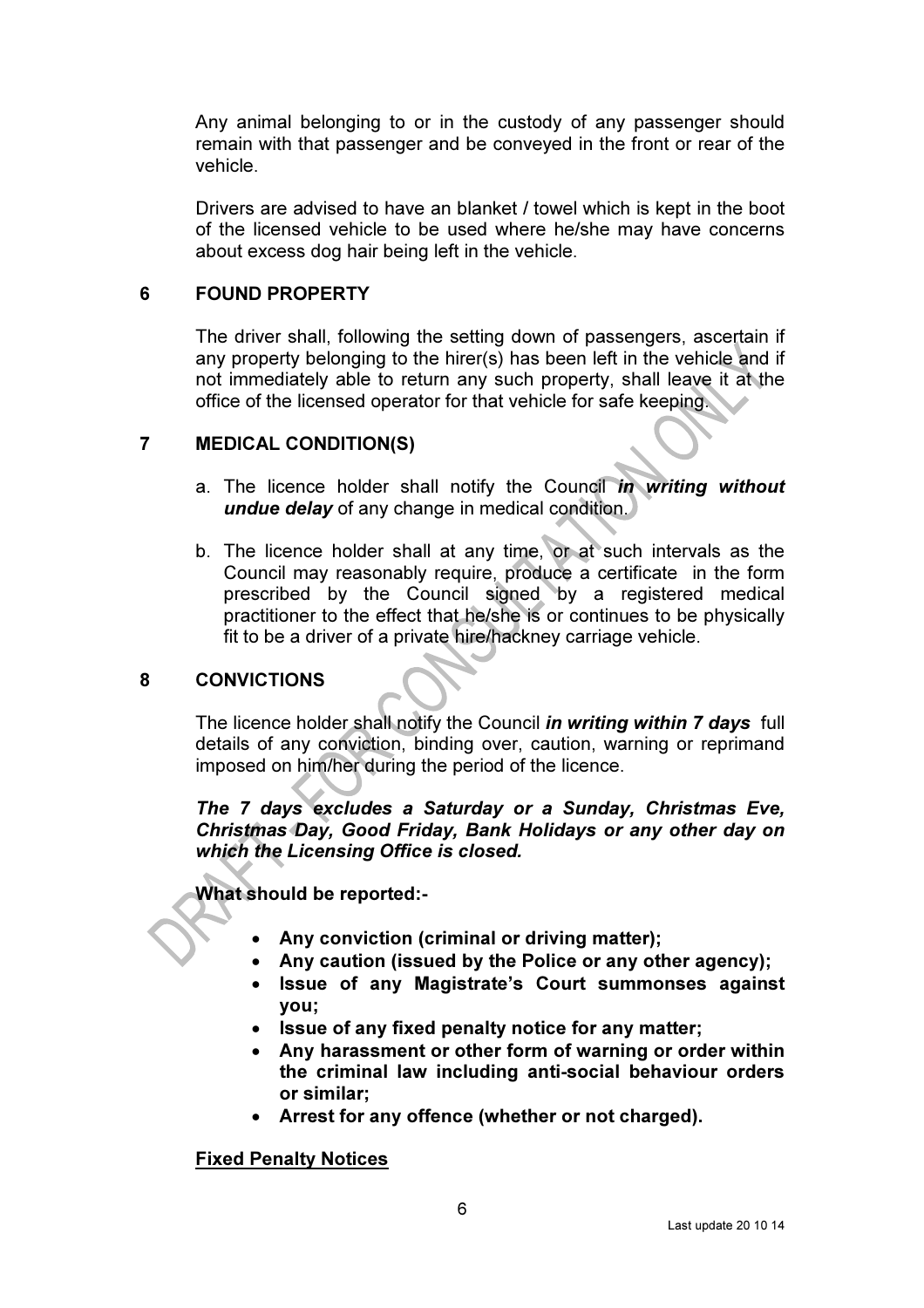The driver shall notify the Council in writing of any fixed penalty notice within 35 days of the receipt of such a notice. The driver shall subsequently produce his/her driving licence to the Council, immediately following its endorsement, or in any case within 49 days of the date of the original offence.

This includes all motoring offences – whether endorsable or not and requirements to attend a Speed Awareness Course.

#### Arrest for any Offence

Whether charged or not the driver shall notify the Council within 72 hours of their arrest for an alleged offence(s).

#### See explanatory note at foot of conditions.

#### 9 CHANGE OF OPERATOR

The licence holder shall notify the Council *in writing within 7 days* \* of any change of operator through whom he/she works.

\* The 7 days excludes a Saturday or a Sunday, Christmas Eve, Christmas Day, Good Friday, Bank Holidays or any other day on which the Licensing Office is closed.

# 10 CHANGE OF ADDRESS

The licence holder shall notify the Council *in writing within 7 days* \* of any change of his/her address taking place during the period of the licence, whether permanent or temporary.

\* The 7 days excludes a Saturday or a Sunday, Christmas Eve, Christmas Day, Good Friday, Bank Holidays or any other day on which the Licensing Office is closed.

# 11 FIT AND PROPER PERSON

If at any time the conduct of the driver leads to concerns by the Council as to whether they remain a fit and proper to hold a licence, the Council will investigate the conduct and if satisfied that the driver is no longer fit and proper person the driver licence may be suspended and subsequently revoked.

Failure to declare any conviction within 7 days together with the nature of the conviction will be taken into account in deciding whether a licence holder is a fit and proper person to hold a hackney carriage/private hire driver licence. This may result in the suspension, revocation or refusal to renew the hackney carriage/private hire driver licence.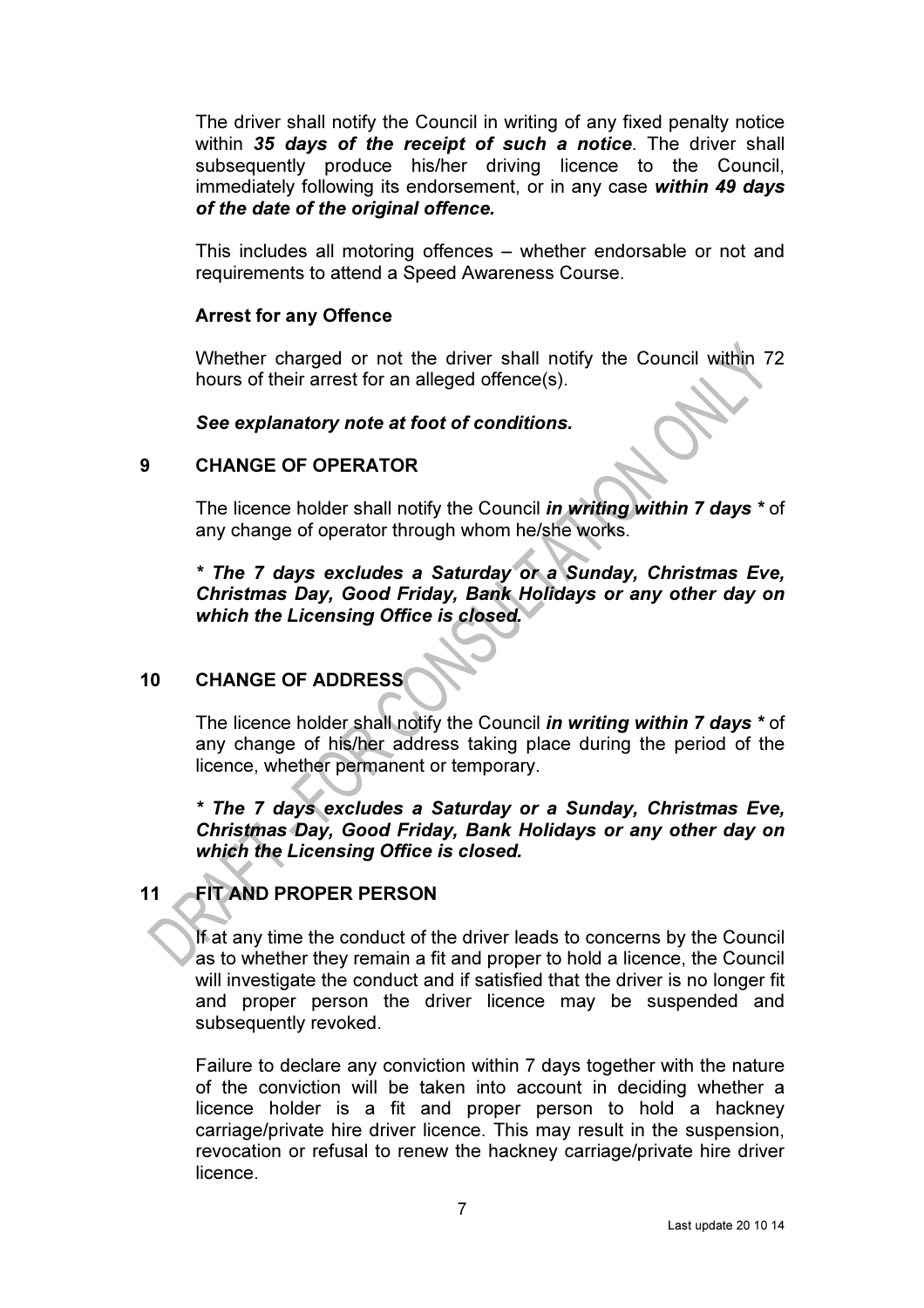#### 12 RETURN OF BADGE

The driver shall, upon expiry, revocation or suspension of this licence, forthwith return to the Council the driver's badge issued to him by the Council when granting the licence.

#### 13 WORKING HOURS

Licensed drivers will not drive when their ability to do so is impaired by having worked excessive hours or when under the influence of drink or drugs.

# 14 CUSTOMER AND OTHER PERSONAL INFORMATION

Drivers must ensure that any personal information obtained during the course of their business is stored securely, and only retained for as long as is absolutely necessary. Access to this information must be restricted to those that will use it for the purpose for which it has been collected.

Personal information must not be used for any other purpose other than that for which it was collected without the express permission of the individual to which the information relates.

For example, telephone numbers provided by customers so that they can be alerted / updated by SMS text message with regard to a booking they have made must only be used for this purpose. The information must not be retained by the driver after the text message has been sent, and / or used for any other purpose (such as unsolicited marketing calls).